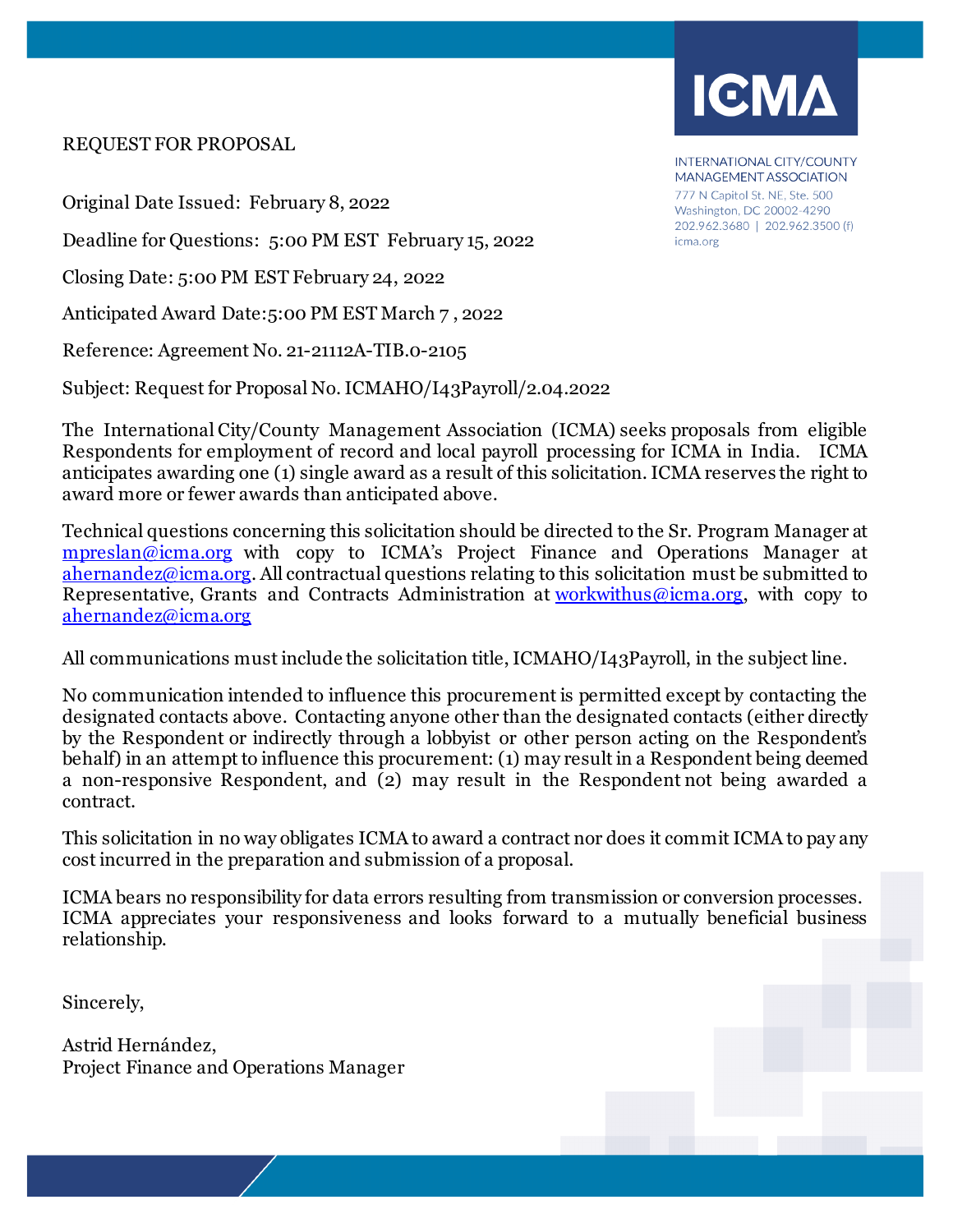### **PURPOSE**

ICMA seeks a qualified service provider for employment of record and local payroll processing to comply with local labor laws for a USAID-funded project in India.

### **ABOUT ICMA**

ICMA advances professional local government worldwide through leadership, management, innovation, and ethics. ICMA provides member support, data and information, peer and resultsoriented technical assistance, and training and professional development to more than 13,000 ICMA members who are city, town, and county managers and other local government staff and experts. The management decisions made by ICMA's members affect millions of individuals living in thousands of communities, from small villages and towns to large metropolitan areas.

ICMA is a 501(c)(3) nonprofit organization founded in 1914 that offers a wide range of services to its members and the local government community. The organization is an internationally recognized publisher of information resources ranging from textbooks and survey data to topical newsletters and e-publications. ICMA provides technical assistance to local governments in developing and decentralizing countries, helping them to develop professional practices and ethical, transparent governments. The organization performs a wide range of mission-driven grant and contract-funded work both in the U.S. and internationally, which is supported by federal government agencies, foundations, and corporations.

For more information regarding ICMA's programs and services, please go to [www.icma.org.](http://www.icma.org/)

ICMA's Dun and Bradstreet number is 072631831

## **SCOPE OF WORK**

### I. **BACKGROUND** .

Through a cooperative agreement, the five-year USAID/India-funded "Central Tibetan Administration Capacity Building and Sustainability Initiative (CTA-CBSI)" seeks to build the Central Tibetan Administration's (CTA) capacity to be more effective and sustainable in delivering services to Tibetans and achieving community self-reliance.

The program has two key objectives:

- Strengthened Central Tibetan Administration Leadership and Planning
- Improved Management Systems of CTA and Settlement Institutions.

The program will be implemented in a phased approach and will support CTA in developing strategic plans to address policy needs, strengthening governance systems and processes, implementing new digital management systems, generating economic



ICMAHO/I40Payroll/1.27.2022 Page 2 of 7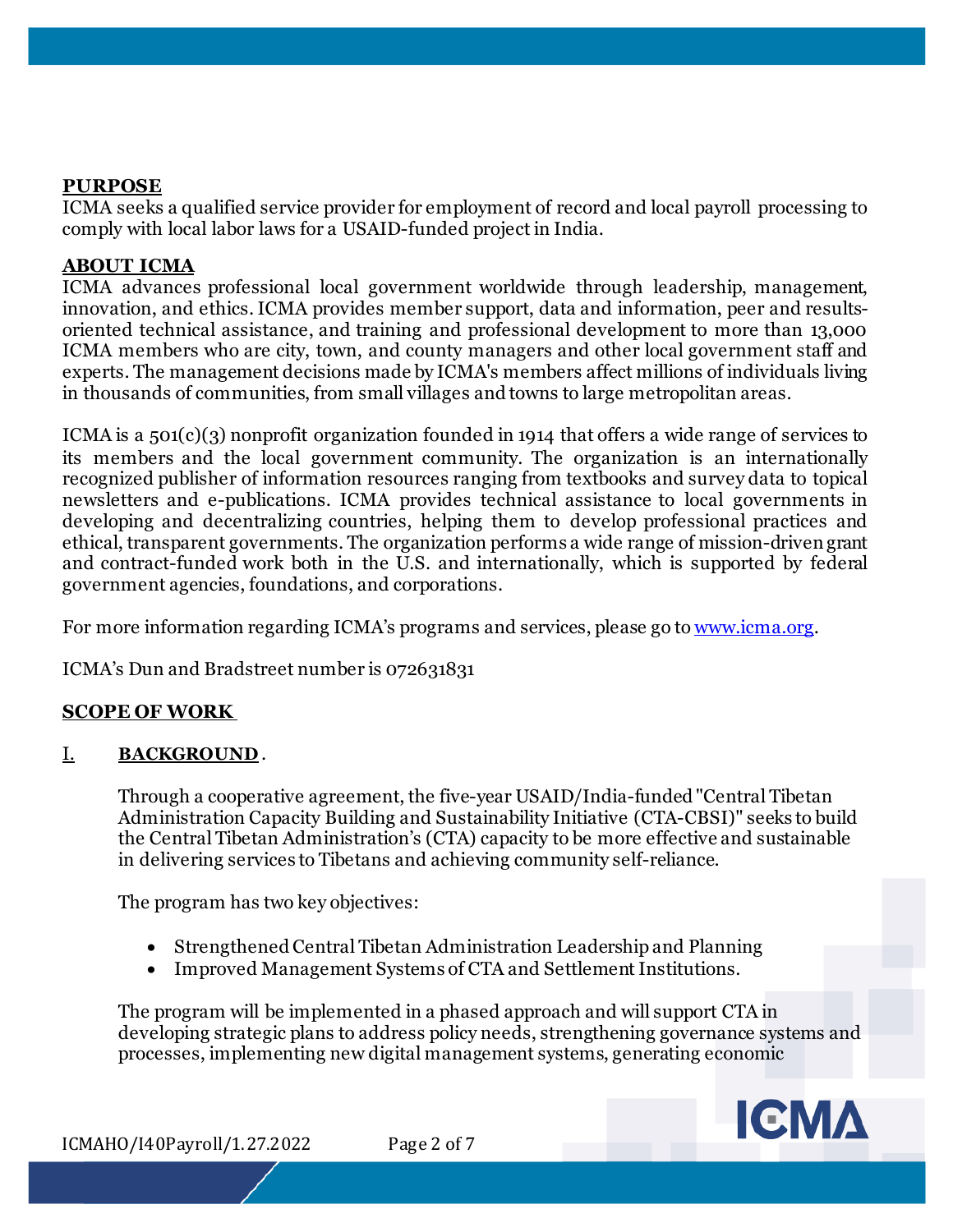opportunities and conducting citizen outreach activities, including specific youth and women's engagement components and diaspora outreach.

As a major subcontractor to National Democratic Institute (NDI), ICMA will lead the implementation of Objective 2 and in line with the Country Development Cooperation Strategy of the U.S. Agency for International Development in India, NDI and ICMA will prioritize strengthening institutional systems, processes, and capacity of the CTA and Settlement Institutions as a means to increase the self-reliance of Tibetan communities and contribute to USAID's Special Objective: Economic and Cultural Resilience of Tibetan Communities in India and Nepal Strengthened.

ICMA will contract with a service provider to serve as employer of record and provide complete payroll services throughout the duration of the Project which currently has an end date of August 15, 2026, Under the specific USG project, ICMA will hire five (5) Indian local staff as listed below:

| <b>Position</b>                |   | <b>Estimated Monthly Gross</b><br><b>Salary USD</b> |
|--------------------------------|---|-----------------------------------------------------|
| Staff #1                       |   | 5,000.00                                            |
| Staff #2                       |   | 3,900.00                                            |
| Staff #3                       |   | 2,750.00                                            |
| Staff #4                       |   | 2,900.00                                            |
| Staff #5                       | ς | 1,600.00                                            |
| <b>Total estimated monthly</b> |   |                                                     |
| payroll                        |   | 16,150.00                                           |

Staff will be based in Dharamshala, Himachal Pradesh.

ICMA expects to finalize the recruitment process and onboard the staff on April 1, 2022

# II. **DELIVERABLES**

- 1. Serve as the employer of record for the staff ICMA needs to hire for the CTA-CBSI project, this includes preparing a locally compliant employment agreement, as well as coordinating local mandatory benefits enrollment, and any additional benefit ICMA will offer to staff, and payroll set up for employee(s). ICMA will conduct all the recruitment process and will provide the documentation (CV, background check, and Biodata) for the provider to serve as employer of record.
- 2. Monthly payroll processing services:
	- Act as nominal employer for the employee
	- Handle all necessary monthly payroll including:

ICMAHO/I40Payroll/1.27.2022 Page 3 of 7

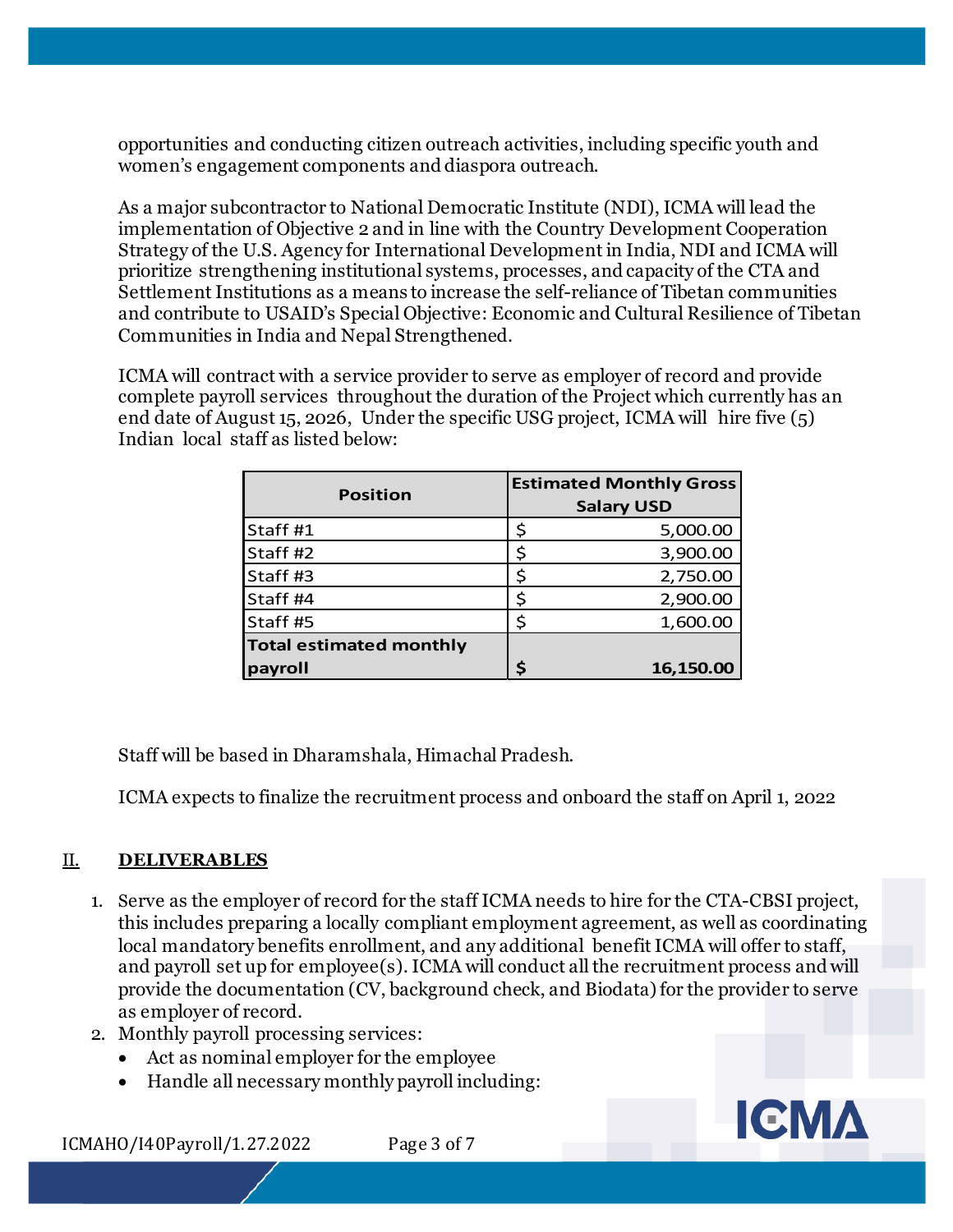$\sqrt{\ }$  Preparation and filing of monthly tax reports with the ITO

- ✓ Health insurance
- ✓ Provident Fund
- $\sqrt{13}$ -month bonus payment at the end of each project year
- ✓ Transferring salary to employees every month after deductions
- $\sqrt{}$  Issuance of salary slips
- Provide ICMA monthly payroll ledgers and electronic evidence of payment to the employee and to the relevant Indian authorities
- Provide payroll invoices to ICMA
- 3. Expense reimbursement, when necessary and upon client's prior approval to reimburse travel expenses to staff
- 4. Annual reports:
	- Prepare and file annual payroll returns
	- Prepare and distribute annual pay record to each employee
	- Complete compliance requirements of the EOR entity
- 5. Employee off boarding

# III. **SUBMISSION REQUIREMENTS**

| 1. A.<br>Company profile:                       | Please limit to no more than two pages.<br>1. Provide a description of your business<br>2. Provide the year established in the current business for the<br>services requested in this request for proposal.<br>3. Provide a list of foreign NGO references that includes<br>USAID or other USG agency project funded clients.                                                                                                                                                                                                                                                                                                                                                                                                              |
|-------------------------------------------------|--------------------------------------------------------------------------------------------------------------------------------------------------------------------------------------------------------------------------------------------------------------------------------------------------------------------------------------------------------------------------------------------------------------------------------------------------------------------------------------------------------------------------------------------------------------------------------------------------------------------------------------------------------------------------------------------------------------------------------------------|
| 1. B.<br>Work<br>Experience<br>and Methodology: | 4. A description of the types and sizes of client organizations<br>served, as well as a sample client list indicating the type of<br>services rendered.<br>5. Describe your past experience providing similar services to<br>U.S international organizations and/or U.S. international<br>NGOs operating in India.<br>6. Provide a detailed outline onboarding and the payroll<br>process and what inputs will be needed from ICMA to<br>complete the cycle. Include turn-around times and the<br>business technologies your firm utilizes.<br>7. Confirm your firm's ability to complete all tasks listed in<br>section II, Deliverables. If there is any task your firm cannot<br>complete, provide a detailed narrative to explain why. |

ICMAHO/I40Payroll/1.27.2022 Page 4 of 7

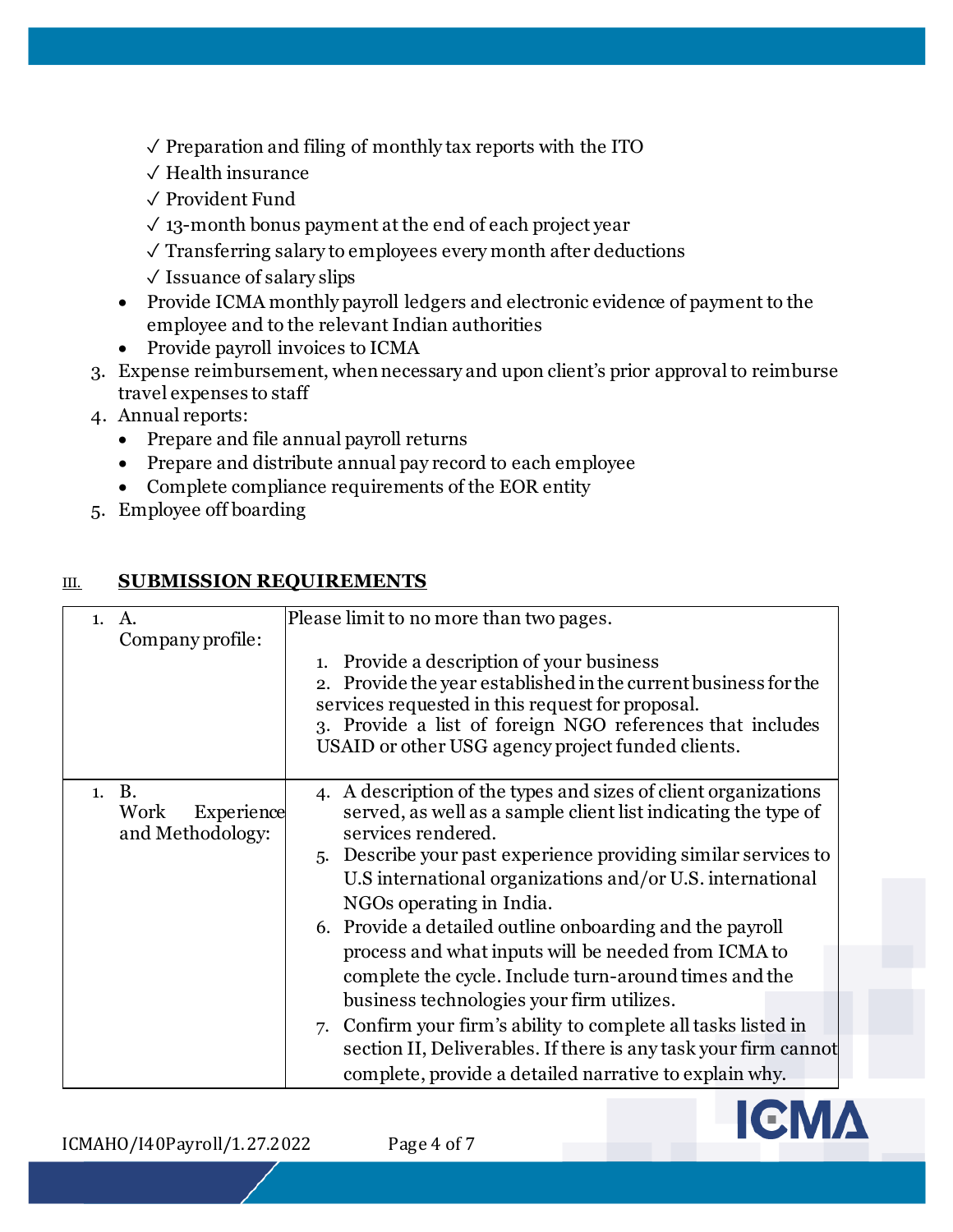| 2. Pricing:<br>[ICMA will consider a proposal that is either a fixed fee per staff, or<br>a percentage of salary.<br>9. Provide fees and estimated cost for each service requested<br>in USD. Specifically note whether your proposal is fixed fee<br>or percentage rate based. Fixed fees proposed should<br>include out-of-pocket expenses (e.g., bank fees). | 8. Provide any other information you believe may be pertinent<br>to our evaluation. |
|-----------------------------------------------------------------------------------------------------------------------------------------------------------------------------------------------------------------------------------------------------------------------------------------------------------------------------------------------------------------|-------------------------------------------------------------------------------------|
|                                                                                                                                                                                                                                                                                                                                                                 | 10. What additional costs, if any, may we expect to be billed                       |

# **TYPE OF CONTRACT TO BE AWARDED**

**TBD** 

# **CONTRACT TERM AND DELIVERY DATES**

ICMA expects Payroll services in this scope of work will be completed over a period of four (4) years. Final delivery dates will be negotiated upon award.

## **EVALUATION AND AWARD PROCESS**

Offers will be evaluated based upon:

- 1. ability to match the qualifications set forth in this solicitation
	- a. section 1 (15%)
	- b. section 2 (35%)
- 2. price (50%)

ICMA reserves the right to award under this solicitation without further negotiations. The respondents are encouraged to offer their best terms and prices with the original submission.

## **INSTRUCTIONS TO THE RESPONDENTS**

Respondents interested in providing the services described above should submit a proposal following the prescribed format in the Submission Requirements section of this RFP.

Adherence to the proposal format by all respondents will ensure a fair evaluation with regard to the needs of ICMA. Respondents who do not follow the prescribed format may be deemed nonresponsive. A letter transmitting the proposal must be signed by an officer of the firm authorized to bind the respondent as required by this solicitation.

- 1. Transmission letter
- 2. Package no more than seven (7) pages not including required forms



ICMAHO/I40Payroll/1.27.2022 Page 5 of 7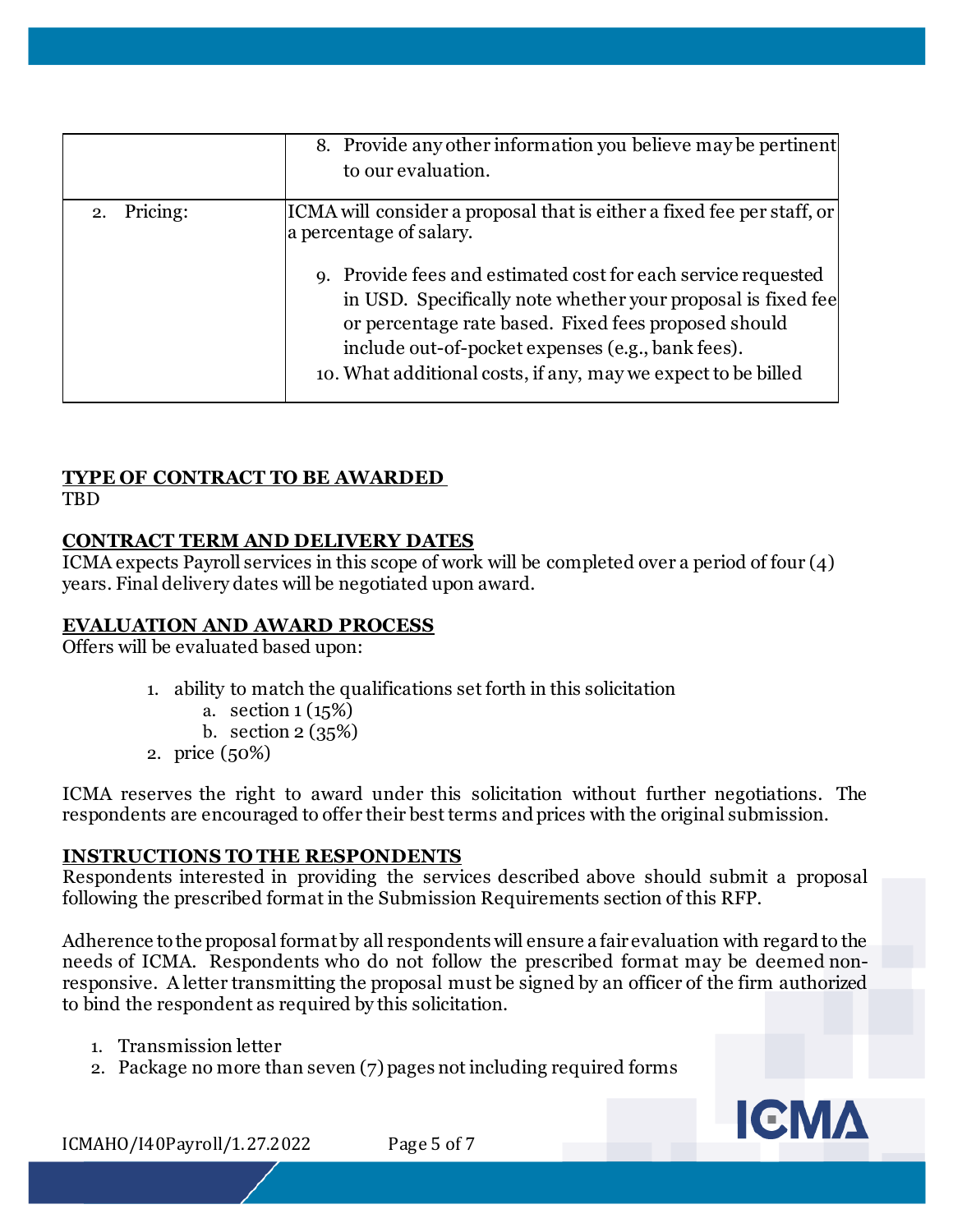3. Completed and signed required forms

Packages must be submitted electronically to Project Finance and Operations Manager at [ahernandez@icma.org](mailto:ikaushansky@icma.org) with a subject line noting the RFP title and number found on page one of this solicitation. No phone calls please.

Applications received after the closing date and time stated on the top of page 1 will be rejected.

### **APPENDICES (REQUIRED FORMS)**

W-9 or W-8, as applicable New Vendor Form

### **GENERAL CONDITIONS**

Proposal Submission - Late proposals and proposals lacking the appropriate completed forms will be returned. Faxed proposals will not be accepted. Proposals will not be accepted at any other ICMA location other than the email address above. If changes are made to this solicitation, notifications will be sent to the primary contact provided to ICMA from each Respondent. ICMA takes no responsibility for effective delivery of the electronic document. The vendor offer will be rejected, if the vendor modifies or alters the electronic solicitation documents. Contract Award - ICMA anticipates making one award under this solicitation. It may award a contract based on initial applications without discussion or following limited discussion or negotiations. Each offer should be submitted using the most favorable cost and technical terms. ICMA may request additional data or material to support applications. ICMA expects to notify Respondents by March 7, 2022 whether your proposal has been selected to receive an award.

Limitation - This solicitation does not commit ICMA to award a contract, pay any costs incurred in preparing a proposal, or to procure or contract for services or supplies. ICMA reserves the right to accept or reject any or all proposals received, to negotiate with all qualified sources, or to cancel in part or in its entirety the solicitation when it is in ICMA's best interest.

Disclosure Requirement - The Respondent shall disclose any indictment for any alleged felony, or any conviction for a felony within the past five years, under the laws of the United States or any state or territory of the United States, and shall describe circumstances for each.

When a Respondent is an association, partnership, corporation, or other organization, this disclosure requirement includes the organization and its officers, partners, and directors or members of any similarly governing body. If an indictment or conviction should come to the attention of ICMA after the award of a contract, ICMA may exercise its stop-work right pending further investigation or terminate the agreement.

No Gifts - It is ICMA's Policy that no gifts of any kind and of any value be exchanged between respondents and ICMA personnel. Discovery of the same will be grounds for disqualification of the Respondent from participation in any ICMA's procurements and may result in disciplinary actions against ICMA personnel involved in such discovered transactions.



ICMAHO/I40Payroll/1.27.2022 Page 6 of 7